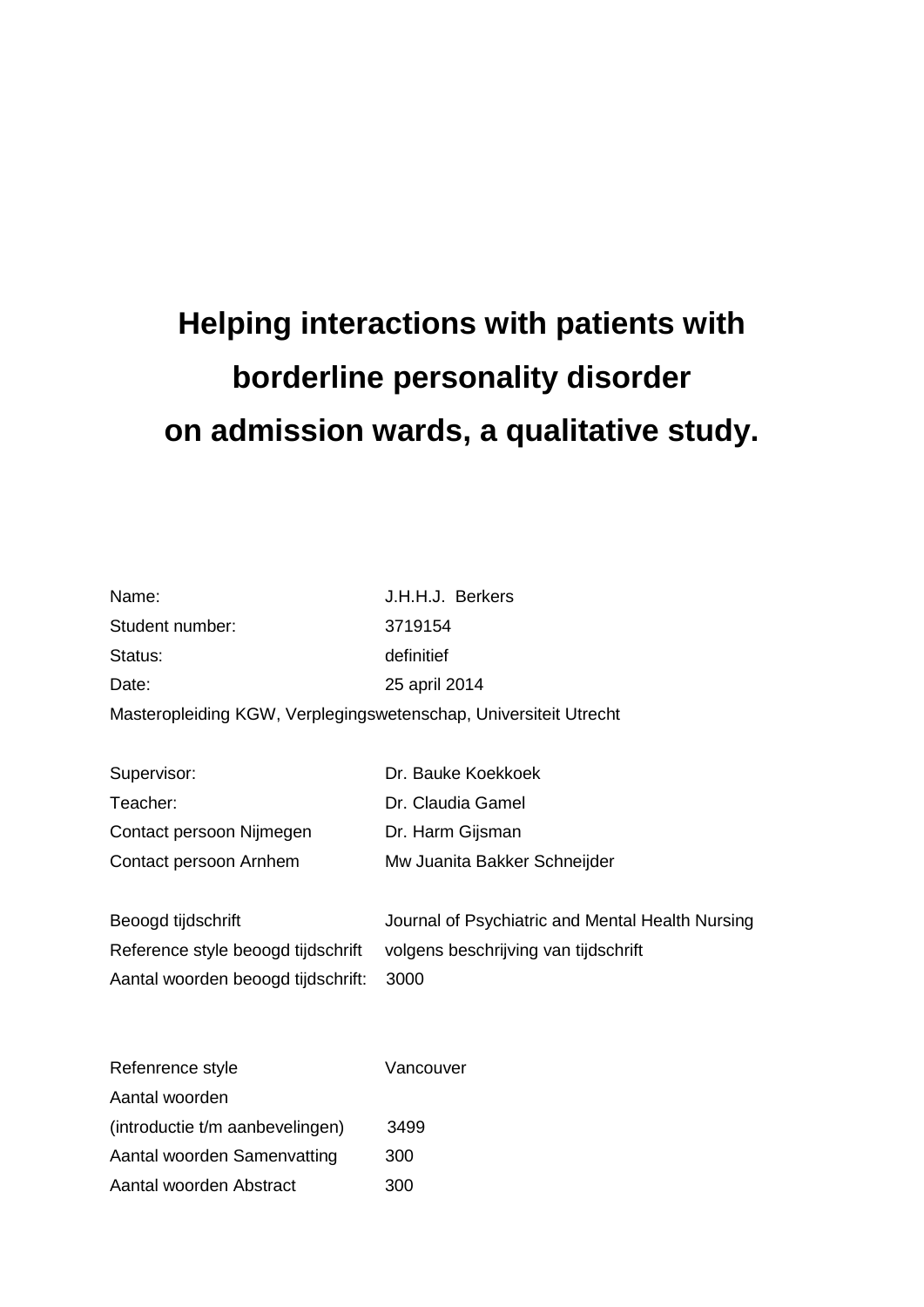#### **SAMENVATTING**

#### **Helpende interacties met patiënten met een borderline persoonlijkheidsstoornis (BPS) op opnameafdelingen, een kwalitatief onderzoek.**

**Inleiding**: Op psychiatrische opnameafdelingen bestaat het risico dat het contact tussen patiënten met BPS en psychiatrisch verpleegkundigen (PV-en) zich ontwikkelt tot een voortdurende ineffectieve interactie. Om dit risico te verkleinen kunnen ervaringen van patiënten met BPS worden gebruikt. Eerder onderzoek geeft hierin te weinig inzicht.

**Doel en onderzoeksvragen:** Dit onderzoek wil inzicht geven in interacties met PV-en, die als helpend worden ervaren door patiënten met BPS op opnameafdelingen. Dit inzicht kan worden gebruikt in de praktijk en bij trainingen van PV-en. De onderzoeksvraag is: 'welke interacties met PV-en ervaren patiënten met BPS als helpend om hun doel van opname te verwezenlijken?'.

**Methode:** Met twaalf participanten zijn semigestructureerd diepte-interviews gehouden na ontslag uit een opnameafdeling. Een 'grounded theory' benadering werd gebruikt voor de ontwikkeling van thematische beschrijvingen die inzicht geven in interacties die als helpend worden ervaren.

**Resultaten:** Veiligheid, tot rust komen en leren omgaan met symptomen en problemen worden door patiënten ervaren als doelen voor opname. De interacties met PV-en die als helpend worden ervaren bij het behalen van deze doelen zijn te beschrijven in drie thema's: 'help patiënten om hulp te vragen', 'begrijp de patiënt als mens' en 'help patiënten om te identificeren wat ze nodig hebben'.

**Conclusie:** De resultaten van dit onderzoek geven inzicht in interacties met PV-en die als helpend worden ervaren. Dit inzicht kan door PV-en worden gebruikt om negatieve effecten van opname te voorkomen en om effectieve interacties met patiënten te bewerkstelligen.

**Aanbevelingen: :** Het is aan te bevelen om open en duidelijk te communiceren wat patiënten kunnen verwachten, gebruik te maken van het goede contact dat veel patiënten hebben met enkele PV-en en de zorg te evalueren met patiënten.

**Sleutelwoorden:** borderline persoonlijkheidsstoornis, opname, psychiatrische verpleegkunde, relatie patiënt-verpleegkundige, patiënt ervaringen.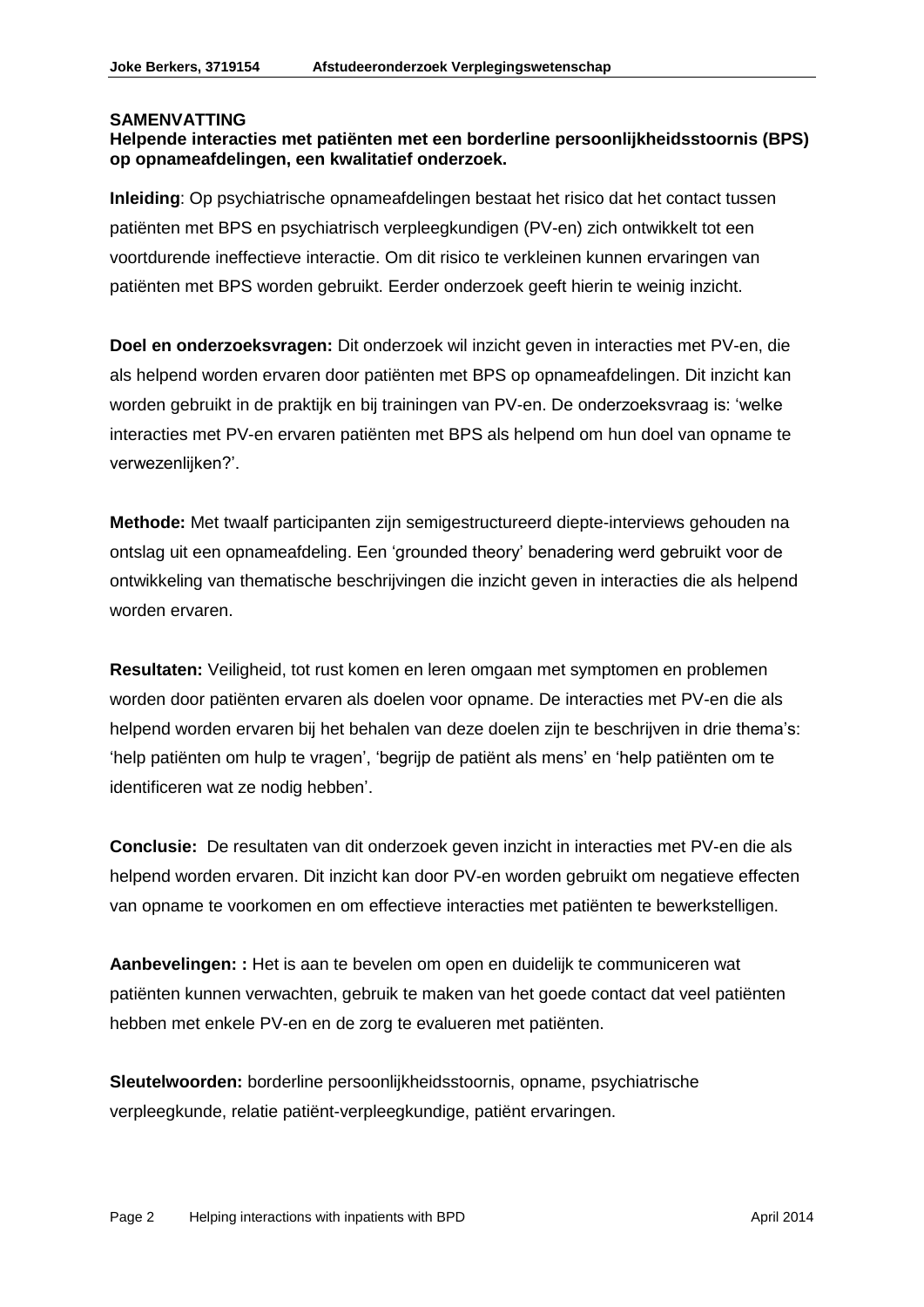#### **ABSTRACT**

**Helping interactions with patients with borderline personality disorder (BPD) on admission wards, a qualitative study.**

**Background:** The contact between patients with BPD and mental health nurses (MHN-s), on psychiatric admission wards, is at risk to evolve into ongoing ineffective interactions. To reduce this risk, insight in experiences and perceptions of BPD patients on admission wards should be used. Herein, previous studies provide a lack of insight.

**Aims and research questions**: This study aims to provide insight in what interactions with MHN-s are perceived helping by patients with BPD on acute admissions wards. This insight can be used in practice and in training of MHN-s. The primary question is: 'what interactions with MHN-s do patients with BPD perceive as helping to achieve their goal of hospitalization?'.

**Method:** Semi-structured in-depth interviews were conducted with twelve participants after discharge from one of the six participating admission wards. A grounded theory approach was used to develop thematic descriptions of patients' experiences and perceptions of helping responses.

**Results:** Half of the patients perceived 'coming to rest' as the goal of hospitalization. Three themes emerged with regard to what interactions with MHN-s are perceived helping to achieve the goal of hospitalization: 'help patients to ask for help', 'understand the patient as a person' and 'help patients to identify what they need'.

**Conclusion:** This study provides insight in interactions with MHN-s that patient perceive as helping. This insight can help MHN-s to prevent negative effects of hospitalization and establish effective interactions with them.

**Recommendations:** It is recommended to communicate open and clear about what patients can expect, to make use of the good contact that many patients have with a few of the MHNs and to evaluate with patients the care that is given.

**Keywords:** borderline personality disorder, hospitalization, mental health nursing, nursepatient relations, patients' experiences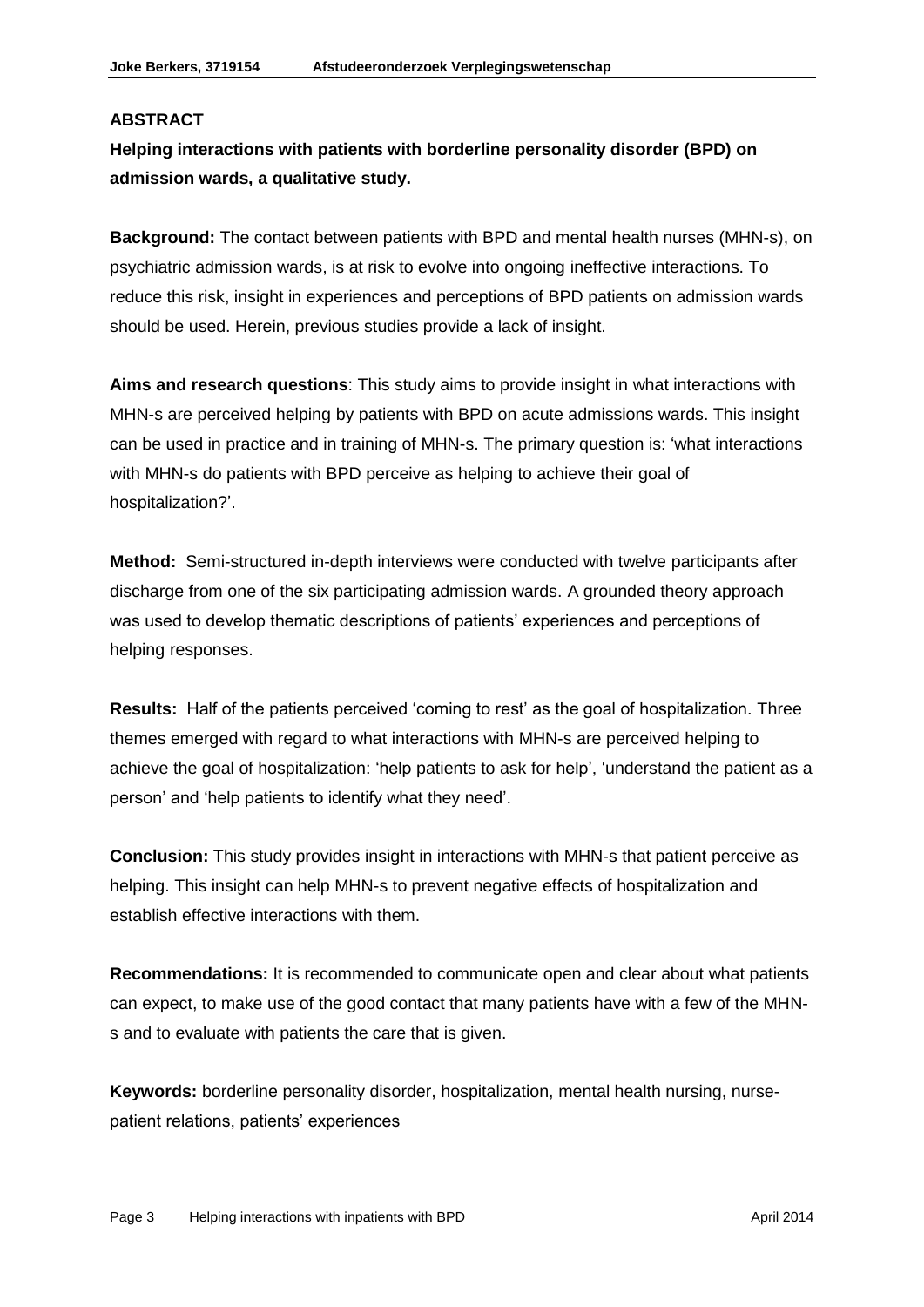#### **INTRODUCTION.**

Borderline personality disorder (BPD) is a mental disorder, described as 'a pervasive pattern of instability in interpersonal relationships, self-image and affects, and marked impulsivity that begins in early adulthood and is present in a variety of contexts' (1). The prevalence of BPD is estimated at 1.4 % of the adult population (2). Approximately 5 % to 10 % of patients with BPD eventually die by suicide (3-6).

Hospitalization of patients with BPD is an issue of considerable debate among clinicians and researchers. Inpatient treatment is of unproven value for suicide prevention and can produce negative effects for patients with BPD, such as behavioural regression and conflicts with inpatient staff (7-10).

Guidelines recommend hospitalization when there is risk of suicide or aggression that cannot be averted by community care (11, 12). In addition, the Dutch guideline recommends agreeing upon a goal for hospitalization with the patient, prior to admission (12).

Staff in inpatient units often mainly consists of mental health nurses (MHN-s). MHN-s often perceive patients with a borderline personality disorder as difficult (10, 13-17). An initial difficult patient-nurse interaction can evolve into an ongoing ineffective interaction between patients and MHN-s (18). Often MHN-s perceive the difficult behaviours as either deliberately oppositional or as the opposite of that which is unintentional, involuntary and due to illness. These perceptions can result in either denial or exaggeration of illness. Therefore patients perceived 'difficult' are at high risk of not receiving appropriate care (16). 'Difficult' patients in a specialist setting, where patients are referred following seriously disrupted therapeutic relationships, frequently mentioned they felt rejected in other hospitals (19).

The Dutch guideline recommends training and supervision for MHN-s in inpatient settings, in order to establish and maintain a non-judgmental emphatic attitude and to promote an effective therapeutic relationship with patients with personality disorders (12). This recommendation is supported by a review of attitudes and perceptions of MHN-s towards BPD patients in acute mental health settings (17).

One of the elements of nursing practice and training should be gaining insight in patients' experiences and perceptions. Because of the risk of ongoing ineffective nurse-patient interactions, insight is needed in interactions with MHN-s that are perceived as helping by patients with BPD, in the context of admission wards. Studies on experiences and perceptions of patients with BPD provide limited insight in what interactions with MHN's in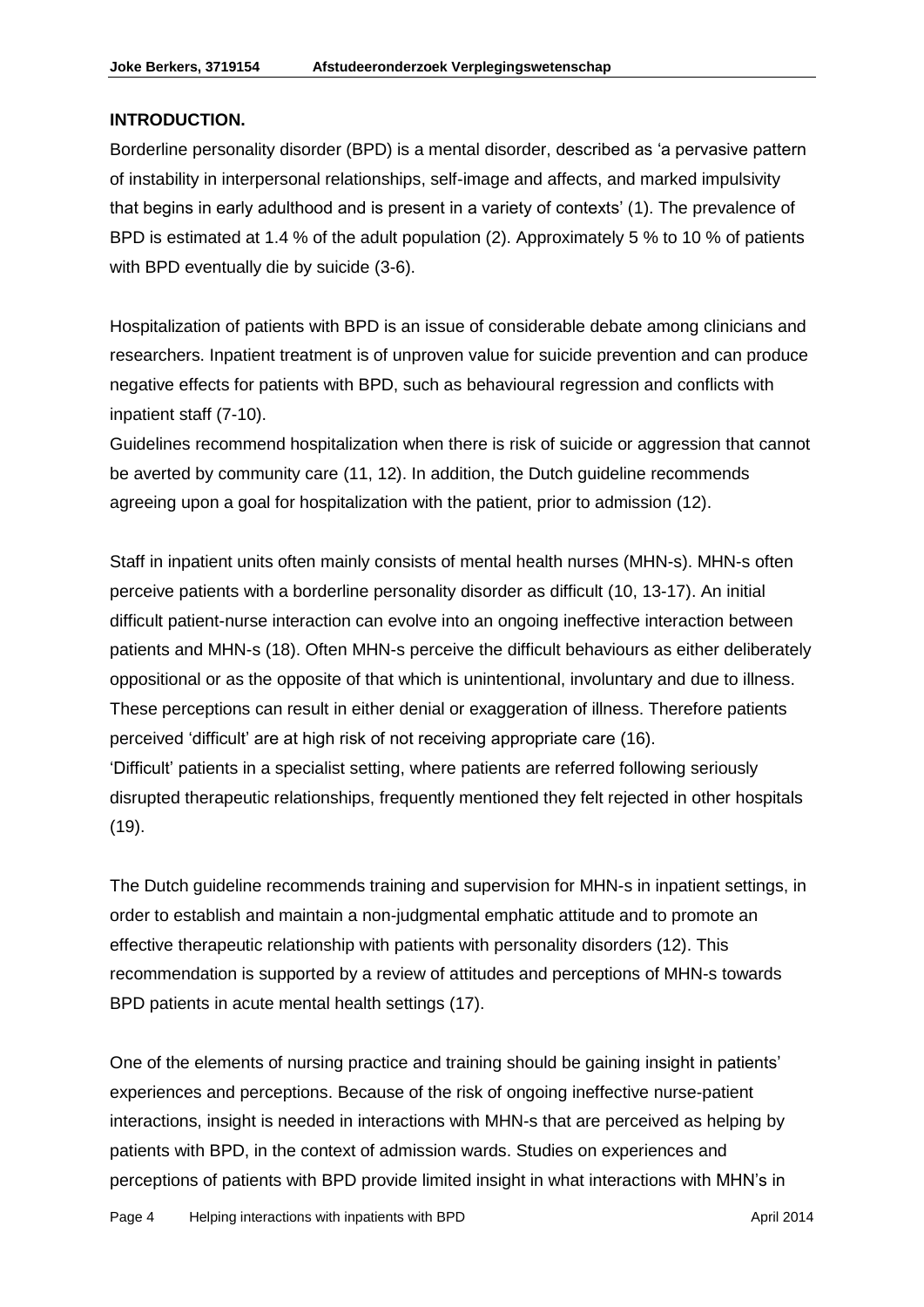inpatient settings are perceived helpful (20-23). Fallon (20) found that BPD patients on psychiatric wards just want to be listened to and to be given time and emotional support. Webb & McMurran found that patients with BPD agreed on two positive opinions: "staff was available to talk to" (21) and "helped patients overcome issues" (21). In a study on preventive psychiatric admission for patients with BPD, participants stated that "the easy accessibility of professionals on an admission ward was helpful" (22). Rogers & Dunne found that patients with BPD experienced "joint decision making" (23) and "having a voice" (23) as being helpful. In these studies the findings provide limited insight because they are not described in more detail as in the citations listed above, nor do they provide a theory (20-23). Also, none of the studies related the perceived helpfulness to the goal of hospitalization. Because of the recommendation to agree upon a goal prior to admission, the helpfulness of interactions with MHN-s can best be described in the context of that goal.

## **PROBLEM STATEMENT, AIM AND RESEARCH QUESTIONS.**

The contact between patients with BPD and MHN-s, on admission wards, is at risk to evolve into ongoing ineffective interactions. Previous studies give limited insight in what patients with BPD perceive as helping interactions with MHN-s in the context of the goal of hospitalization.

This study aims to provide insight in interactions with MHN-s that are perceived helping to accomplish the goal of hospitalization, by patients with BPD on acute admissions wards. This insight can be used in practice, in training and in the development of theory and interventions that aim to establish effective interactions between patients with BPD and MHN-s on admissions wards.

The primary question is: what interactions with MHN-s do patients with BPD perceive as helping to achieve their goal of hospitalization? This question is preceded by the subquestion 'What do patients with BPD perceive as the goal of their hospitalization?'.

#### **METHOD**

#### **Design**

A qualitative design is used as described by Boeije (24), derived from the grounded theory approach. The approach is explorative and flexible to the emerging findings. It is useful to answer the research questions because the current knowledge in the research area is limited. As grounded theory has its roots in symbolic interactionism and focuses on the processes of interaction between people (25), it is considered appropriate to answer the research question, which strongly relates to interaction.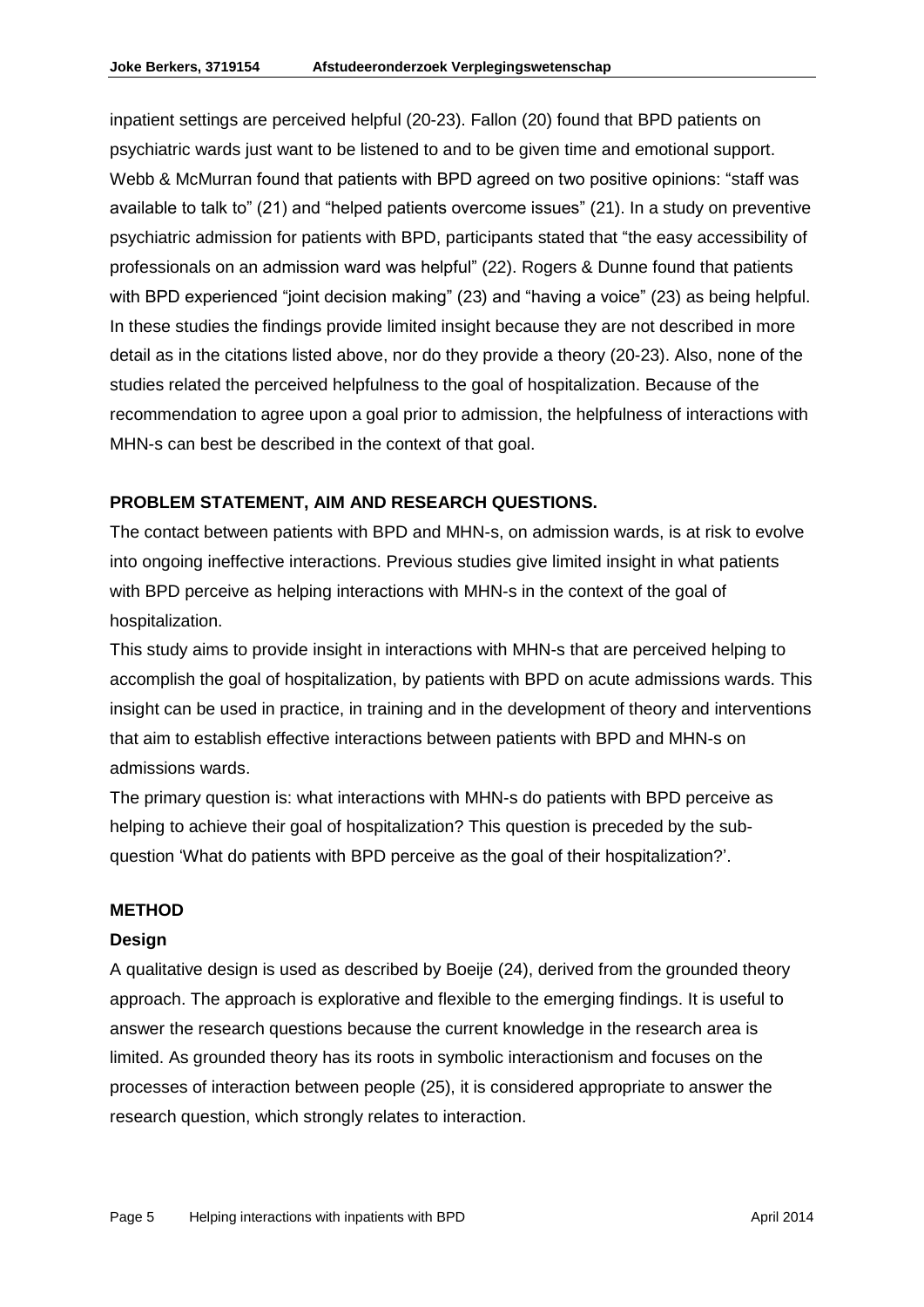#### **Setting and sample**

Participants were recruited from six acute admission wards of two general psychiatric services, in the east of the Netherlands. On the wards patients were treated with varying psychiatric disorders such as psychotic disorders, mood disorders and personality disorders. Patients who met the inclusion criteria were informed about the study during hospitalization by a MHN or physician.

The primary investigator worked as a MHN on one of the participating wards. On this ward the investigator did not initially inform eligible patients, neither was she allocated as primary nurse to eligible patients on the ward.

Convenience sampling was used to select participants. Variation in the sample was enhanced by selecting participants from open and closed wards. On closed wards autonomy of patients is more limited, which influences the interactions of patients with MHN-s.

#### **Participants**

In this study patients were included that met the following criteria: (1) having BPD as the main DSM-IV diagnosis, (2) being between 18 and 65 years of age, (3) being aware of having the diagnosis BPD, (4) speaking Dutch sufficiently well to share experiences and perceptions in an interview, (5) being discharged from one of the participating acute psychiatric hospital wards between April 2013 and January 2014. After two months, due to lack of eligible patients, the first criterion was extended to also include patients with main DSM-IV diagnosis 'personality disorder not otherwise specified' (PD-NOS) with at least three characteristics of BPD.

#### **Ethics**

A study protocol was used that was presented to the local ethical committee. The committee found a complete ethical review not necessary (registration number 2013/012). Participants gave their written informed consent. They received a gift card of 15 euro after the interview.

#### **Data collection**

Data collection and data analysis were performed in an iterative process. Within two weeks after discharge the participants were interviewed by the primary investigator at a location of their choice. These semi-structured in-depth interviews with individual participants were conducted using a topic list. The first question asked was: 'How were you doing prior to the admission?' followed by the topics: admission goal; interactions with MHN's; helping interactions with MHN's and suggestions for helping interactions both with regard to the appointed goal. The interviewer engaged in role taking to understand the participants' perspective (24). Observational memos were made by the interviewer after each interview.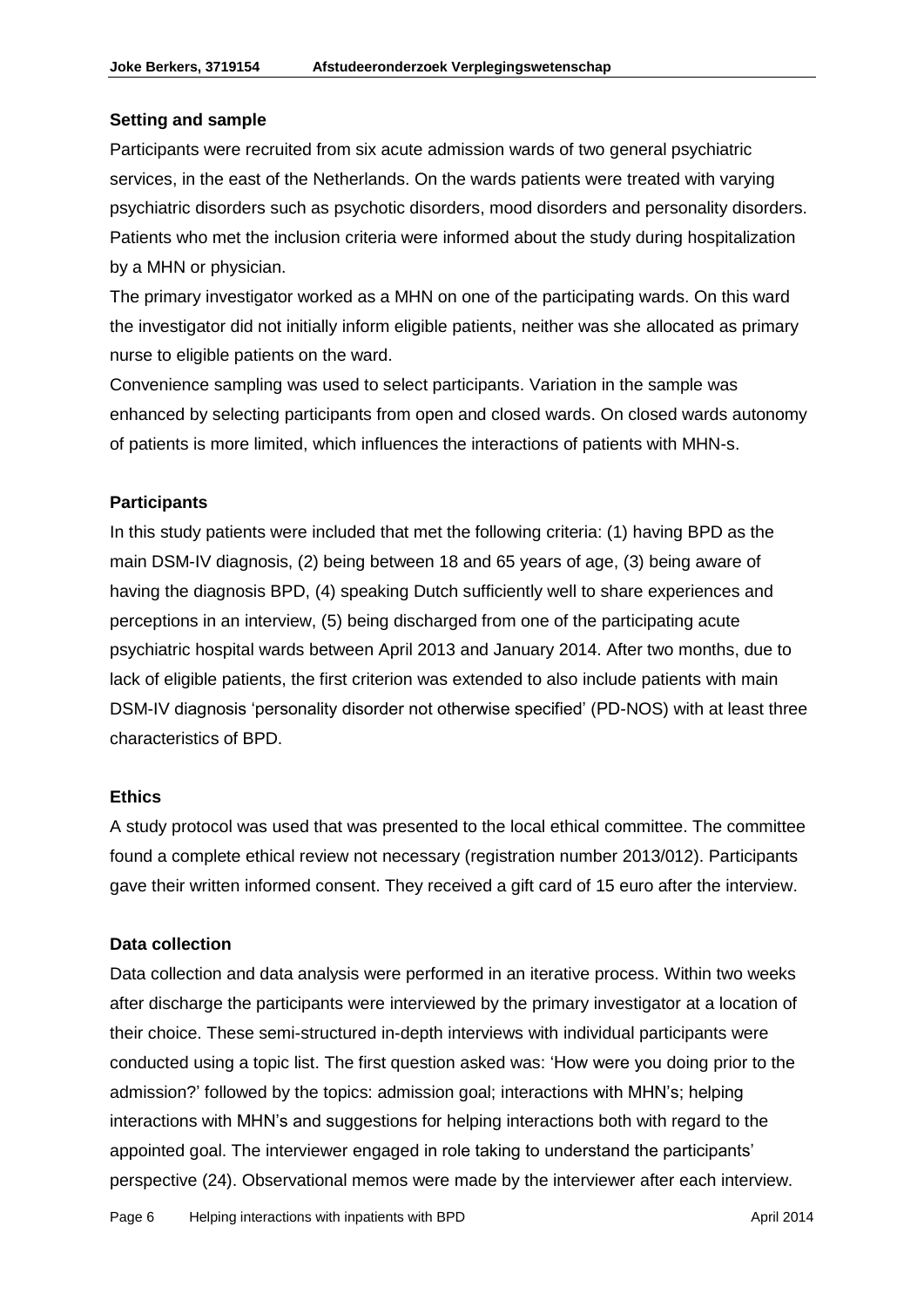The interviews were audio taped and transcribed verbatim. Participant's characteristics and diagnosis were collected to allow assessment of transferability.

#### **Data analysis**

The data was analyzed using NVivo10 qualitative text analysis software. The principles of constant comparison, analytical induction and theoretical sensitivity were applied (24). Memos were written about new insights and methodological decisions. The phases of open and axial coding were carried out (24). The primary investigator coded and analyzed the interview data and discussed the findings with the supervising investigator four times during the whole process of data collection and data analysis. These supervising sessions served to discuss codes and memo's, keep a fresh perspective on the analysis process and minimize bias (24). The use of text analysis software and the distinction between theoretical and methodological memos contributed to the reliability of the study results. Through the described supervising sessions, the validity of the results was enhanced.

#### **RESULTS**

In total two closed wards and four open wards, with each 12 to 16 beds, participated in the study. During the data collection period 17 patients were eligible, of which 12 participants could be included. Four of the eligible patients did not want to participate for unknown reasons and one because she was too busy. Eleven participants had BPD, one had PD-NOS with characteristics of BPD. The interviews lasted 45 to 75 minutes. Because the recording of one interview failed, a summary of that interview was used for data analysis. All participants were interviewed once. In the last two of the 12 interviews no further insight was gained to answer the research question, thus data saturation appeared present.

The characteristics of participants (Table 1) show considerable variability in age, duration of admission, admission at open and closed wards and number of previous admissions.

#### *(Table 1: Characteristics of participants)*

The perceived goals of hospitalization are described to address the subquestion. To address the main research question, helping interactions are described in themes.

#### **Perceived goals of hospitalization**

*"At one point, at home, so much is happening, that I cannot handle it any more. It is too much for me. Then I become suicidal and I have to choose for an admission, that gives me security and rest." (Participant 2)*

Suicidality and no longer being able to cope at home are the most mentioned reasons for admission. Half of the participants state that 'coming to rest' is their goal for hospitalization.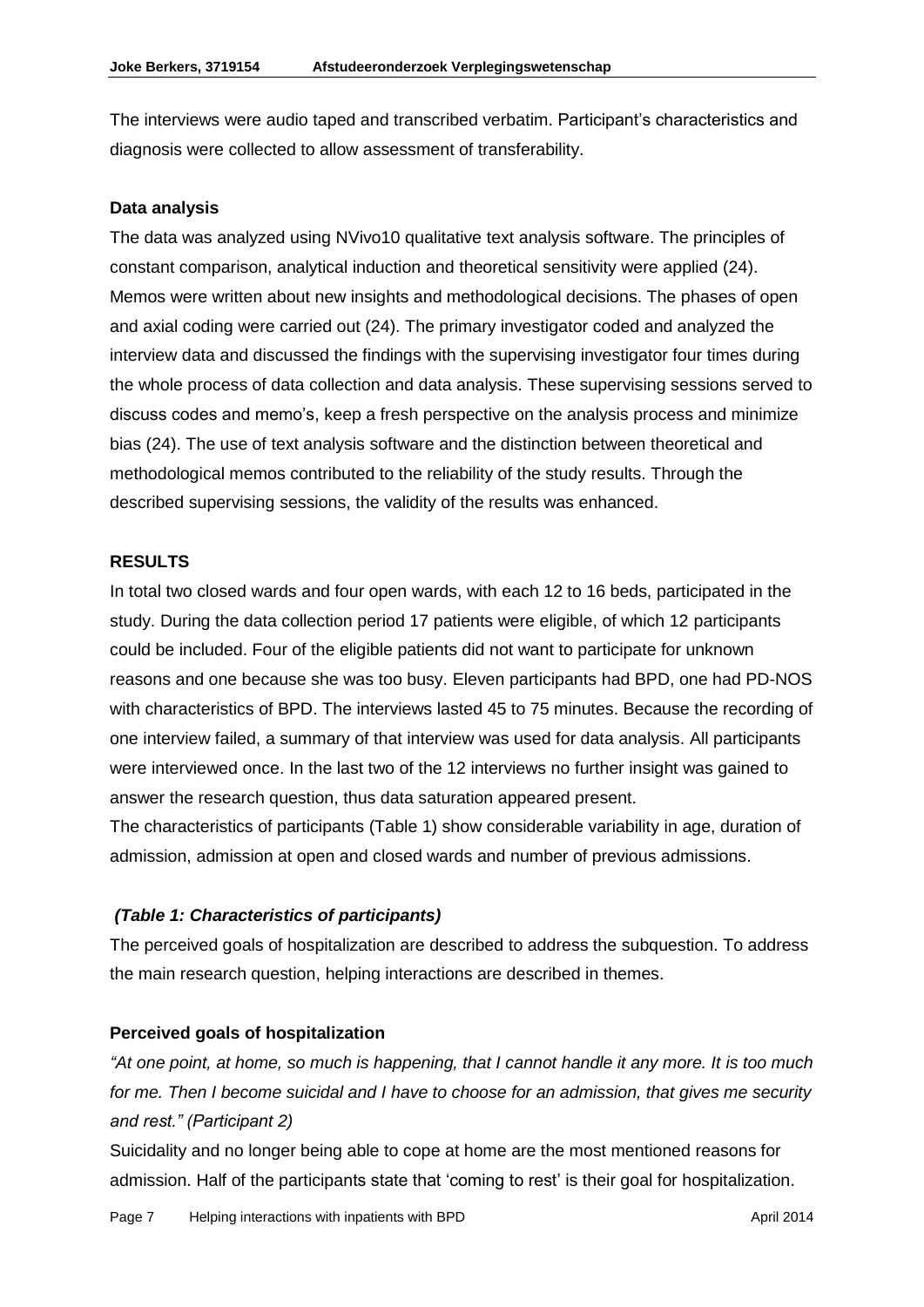Other perceived goals are: being in a secure environment, taking a distance from the situation at home and making it feasible to return home. None of the patients consciously considered or discussed the goal of hospitalization prior to admission. Eight out of twelve patients were admitted voluntarily.

#### **Helping interactions**

To come to rest and feel secure patients need a MHN who is nearby where they can go for help. In contact with a MHN they need to talk about what is troubling them in order to unwind and order their thoughts. Also, patients need help from MHN-s in coping with problems, symptoms of BPD, symptoms of comorbid disorders and other daily issues to make it feasible for them to cope in the home situation again. Patients reported interactions with MHN-s that help to fulfill these needs.

Three themes emerged with regard to interactions with MHN-s that are perceived to be helping: 'help patients to ask for help', 'understand the patient as a person' and 'help patients to identify what they need*'.* The first theme is related to the need of patients to go to a MHN for help. Their need to talk about what is troubling them is related to the second theme. The third theme is related to patients needing help in coping with problems and symptoms. All themes of helping interactions consist of a combination of interactions that happened during the hospitalization prior to the interview and those that patients suggested in the interview to improve helpfulness.

#### **Helping interactions: help patients to ask for help**

*"Precisely because the nurses do not look me up, then I do not feel welcome. Then it becomes even more difficult for me to look them up…*

# *Just by showing interest, like 'how are you today, did you sleep well?', for me that is a welcome."*

Interactions with MHN-s that make patients feel noted and welcome, make them feel at ease and help them to ask for help when they need it. These interactions are important because patients have difficulties to initiate contact with MHN-s and ask them for help. They report to be sensitive to signs that may indicate that they are ignored or rejected, which they often have experienced in the past and now try to avoid. Patients feel dependent on the MHN-s whether their need for help will be acknowledged and do not trust MHN-s to do so. They distrust MHN-s they do not know or whose behaviour may indicate that they will reject their needs for help. An inviting attitude helps patients to feel noted and welcome, for instance by MHN-s that look them up, show genuine interest or invite them for a conversation. Patients perceive that MHN-s also show interest in them by attending the patient group and by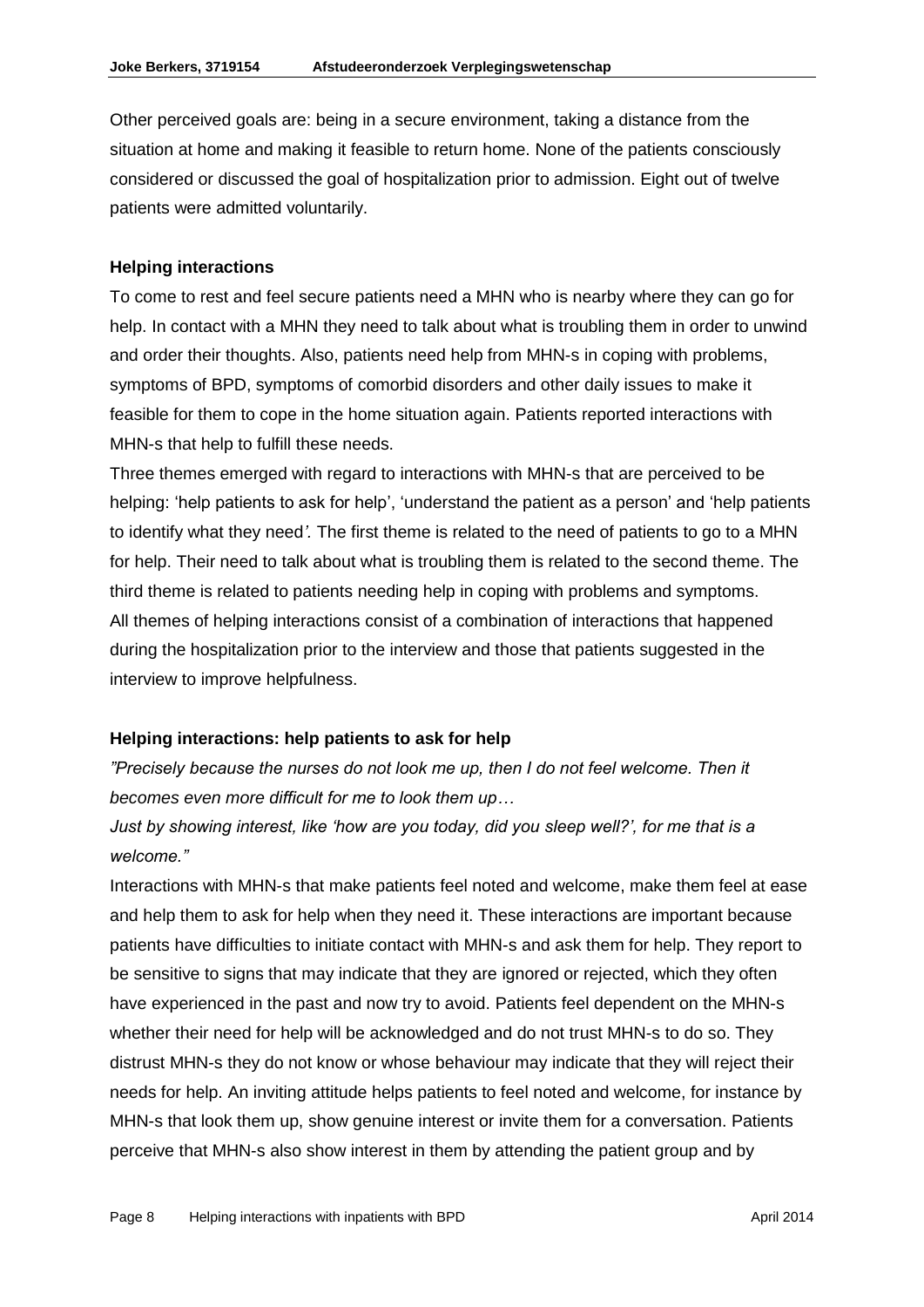participating in group activities instead of sitting in the office at the computer. Many patients want MHN-s to look them up and show interest in them more often.

Also, many patients report they want MHN-s to communicate more open and clear so they know what to expect from MHN-s. It often happens, for example, that MHN-s do not keep appointments that are made about looking patients up or inviting them for a conversation. An open communication and clear agreements that are consistently kept by MHN-s, is perceived by patients to help them to ask for help and to trust MHN-s.

#### **Helping interactions: understand the patient as a person**

*"I can talk well with a few nurses…I notice if someone is listening attentively and is interested in my problems and in who I am…There are a few nurses who only see me as a patient, and with some I feel they see me as a person. I like that better. I think it is just really important that they see me as a person. That makes me get well." (Participant 10).*

Being able to talk about what is troubling them helps patients. To do so, they need to feel taken seriously and understood. Half of the patients report they often wait with asking for a conversation until one of a few specific MHN-s is available, with whom they prefer to talk. In one case the preferred MHN was the MHN that was allocated to them as a primary nurse. Patients find the preferred MHN-s are genuinely interested in them and make an effort to understand them. With these MHN-s patients often have not only a nurse-patient contact but also a contact from person to person. Patients find it important that MHN-s show interest in them as a person, instead of only as a patient with BPD, in order to understand them. Patients experience equivalency, connectedness and trust in the contact with the MHN-s that they prefer to talk to. Many patients want MHN-s to have more time to talk.

Conversations that are perceived as not helping are also reported. In these conversations patients feel hindered to talk because MHN-s are not genuinely interested in what they say, and make no effort to clarify or understand the patient's perspective. This leads them to avoid contact with these MHN-s. Most patients, eight out of twelve, report interactions with MHN-s where they feel not taken seriously. Some patients report that MHN-s unfairly label their behaviour as symptoms of BPD and claim to know how things are for them.

#### **Helping interactions: help patients to identify what they need**

# *"The nurses had a lot of respect for the way I handled that problem myself. It really helped me that the nurses responded very positively." (Participant 5)*

Most patients, eleven out of twelve, needed some help from MHN-s in coping with problems, and symptoms. Herein, many patients want to learn to cope in their own way. Thereby, it helps them when MHN-s validate the coping skills they already have. Patients want to have a say in how to deal with problems but also have difficulties to denominate what help they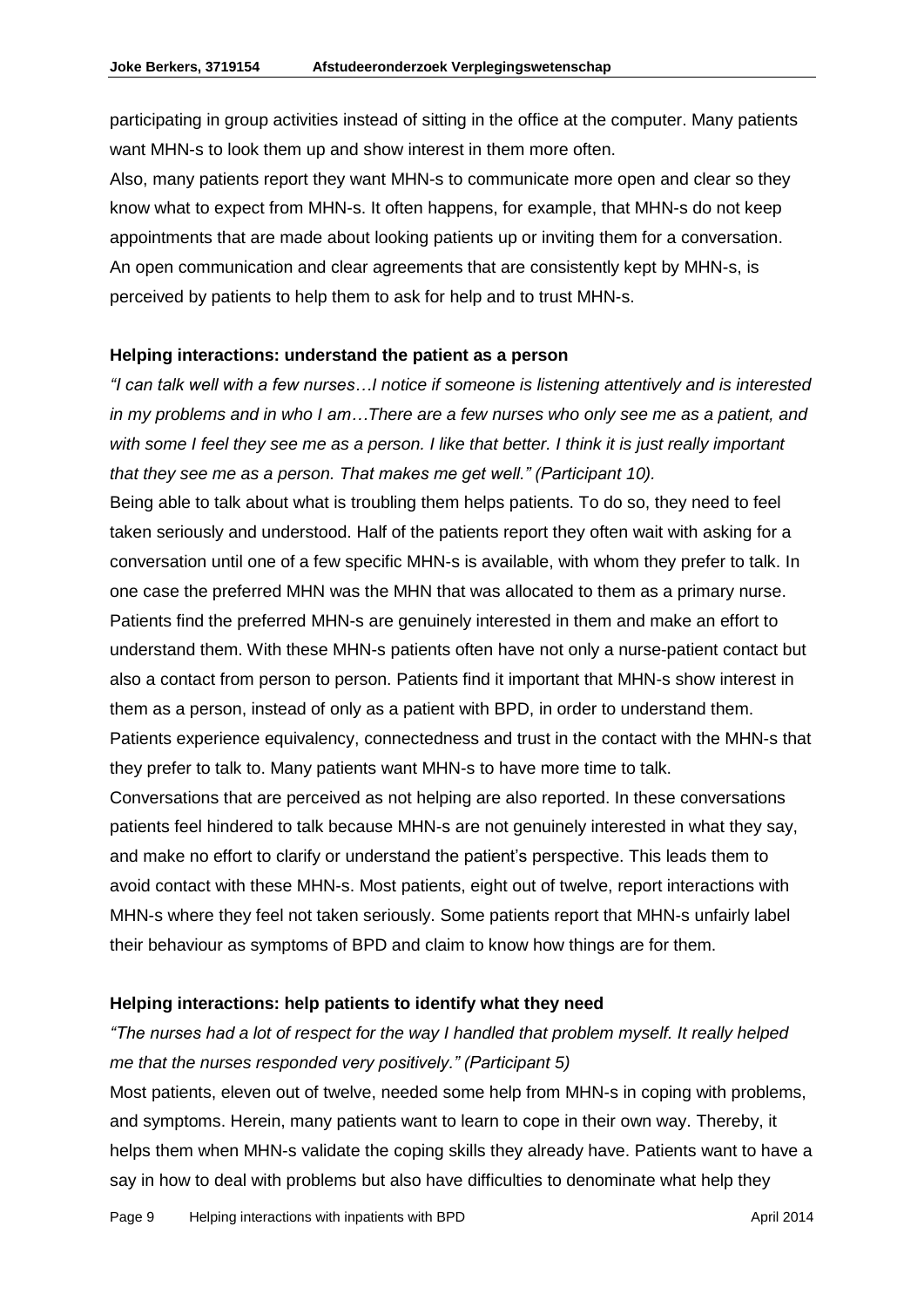need. In helping interactions MHN-s take this into account by helping patients to identify what they need. Their needs become clearer by asking patients about them and exploring them in a conversation, by discussing possible coping strategies, by giving feedback on patients behaviour and by evaluating the help given. MHN-s actively help patients by acting on what they have learned that the patient would want them to say and do, for example, by inviting the patient for a walk to regulate stress because this helped in the past. There is great diversity in the level of active help that patients needed from MHN-s during admission. Sometimes patients only needed MHN-s to motivate them by giving compliments. On the other hand, there were two patients that needed intensive observation and intervention from MHN-s to ensure safety. One of them reports MHN-s help her to gain control over her behaviour by giving feedback on signs that precede the loss of control. A few patients reported they wanted more direct feedback from MHN-s to gain control over their destructive behaviour. Some patients missed having a voice in how to cope. Also patients reported MHN-s gave them advice that did not help and then they stopped asking

#### **DISCUSSION**

these MHN-s for help.

The results provide insight in interactions with MHN-s that patients with BPD perceived as helping in order to achieve their goals for admission. Patients also report interactions with MHN-s that do not help but cause them to feel rejected and not taken seriously (18, 19). This hinders them to ask for help and can thus contribute to the risk of behavioural regression which is one of the negative effects hospitalization can have for patients with BPD (7-10). The first theme, 'help patients to ask for help', confirms that the accessibility of professionals on an admission ward is perceived helpful (22). It also shows that patients often need more than accessibility to actually go to a MHN and ask for help when they need it. 'Difficult patients' are considered to benefit from a structured environment and the strict adherence to a clear treatment plan (19). The description of the first theme shows that it helps patients with BPD to ask for help when they know what to expect from MHN-s, which is in line with providing clarity about treatment. The second theme, 'understand the patient as a person' is in line with studies where patients with BPD report it helps them to talk to MHN-s on a hospital ward (20, 21) and with what is called 'a non-judgmental emphatic attitude' in the Dutch guideline (12). In addition, it seems that for patients the symptoms of BPD are part of who they are. Labelling these symptoms, as symptoms of BDP can make them feel stigmatized. A good contact with a few MHN-s on the admission ward is very helpful for patients. This contact has similarities with the first three stages of a staged model for 'difficult patients', namely a contact where there is: 'interest', 'closeness' and 'understanding & recognition' (18). The last theme 'help patients to identify what they need' corresponds with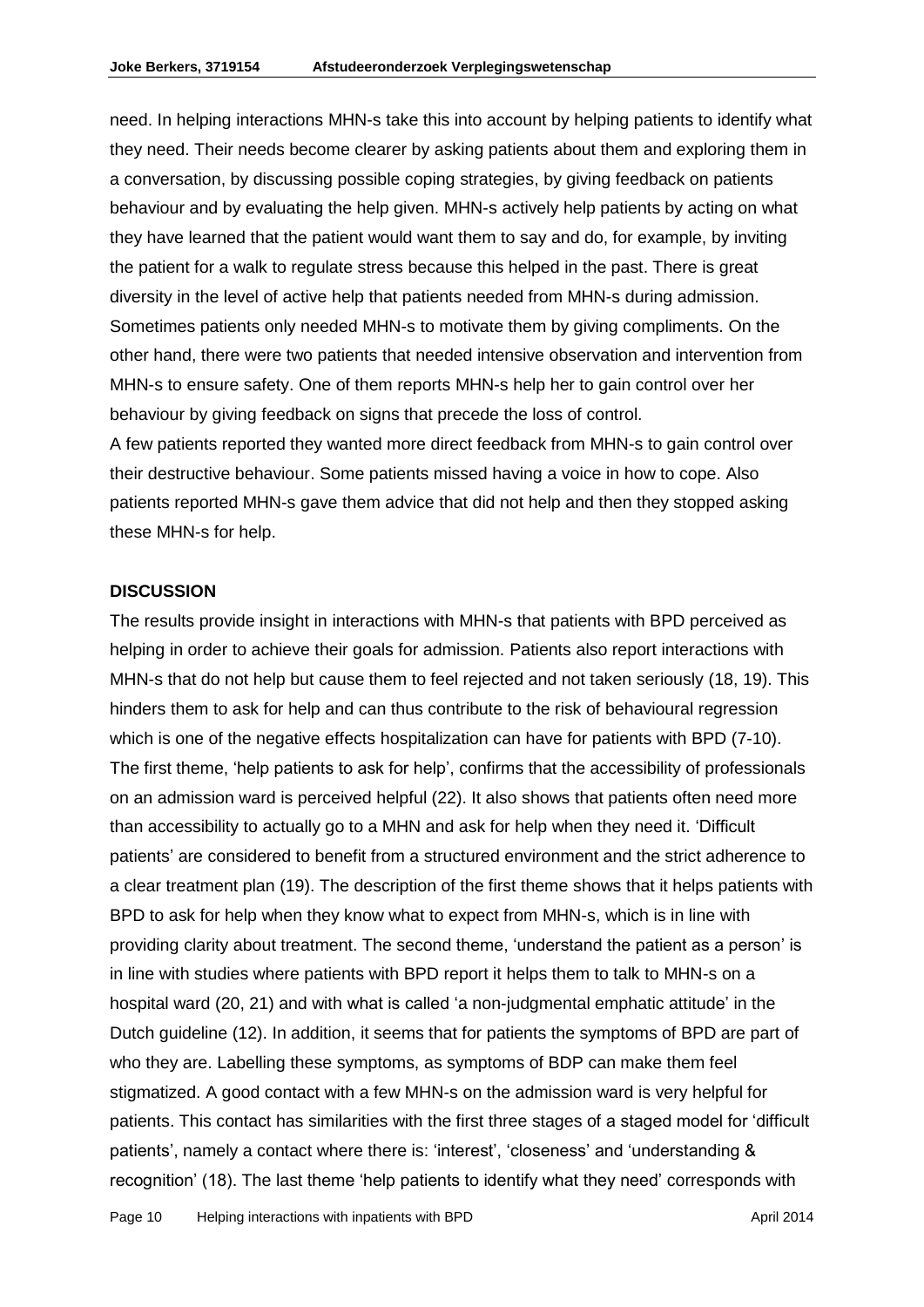other studies where patients report they want to collaborate with MHN-s in dealing with problems (21, 23). Furthermore, it shows that it is not just about finding strategies to cope with symptoms and problems but also about actively helping patients to identify their needs. Since patients with BPD have difficulties with interpersonal relationships, having a good contact with a few MHN-s on admission ward is very helpful for them. Patients need the trust they can have in these MHN-s to ask for help, to talk openly and feel understood. They perceive these MHN-s as genuinely interested and empathic. This implicates that MHN-s on admission wards need to be able to establish and maintain such an attitude in the contact with patients with BPD.

Some limitations and strengths have to be brought to attention. The described helping interactions are not based on outcomes of hospitalization but merely on perceptions of patients. Of the 17 eligible patients, 12 were interviewed. Since the characteristics of 5 not participating patients are not known, selection bias cannot be ruled out. There is considerable variation in participant characteristics. Also the perceptions of the helping interactions contained many similarities. Therefore, it is justified to draw conclusions. But, because of the limited number of participants extrapolation of the results must be done with some caution. The themes described provide insight into patient's perceptions, as well as detailed descriptions of helping interactions.

Future research is recommended to gain further insight in how MHN-s and patients with BPD on admission wards can develop and maintain a good contact.

### **CONCLUSION**

On acute admission wards patients with BPD have interactions with MHN-s that help to achieve three by patients perceived goals for hospitalization: to be secure, come to rest and cope with symptoms and problems. These interactions help patients to achieve the goals by helping them to ask for help, making them feel understood as a person and helping them to identify what they need. The provided insight in these helping interactions can give some indication for MHN-s in how to prevent negative effects of hospitalization and establish effective interactions with them. The described interactions may seem simple to apply without special training. However, to apply them in practice can be difficult and needs insight in the background of the behaviours of patients with BPD.

#### **RECOMMENDATIONS**

It is recommended to communicate open and clear about what patients can expect, to make use of the good contact that many patients have with a few of the MHN-s and to evaluate with patients the care that is given.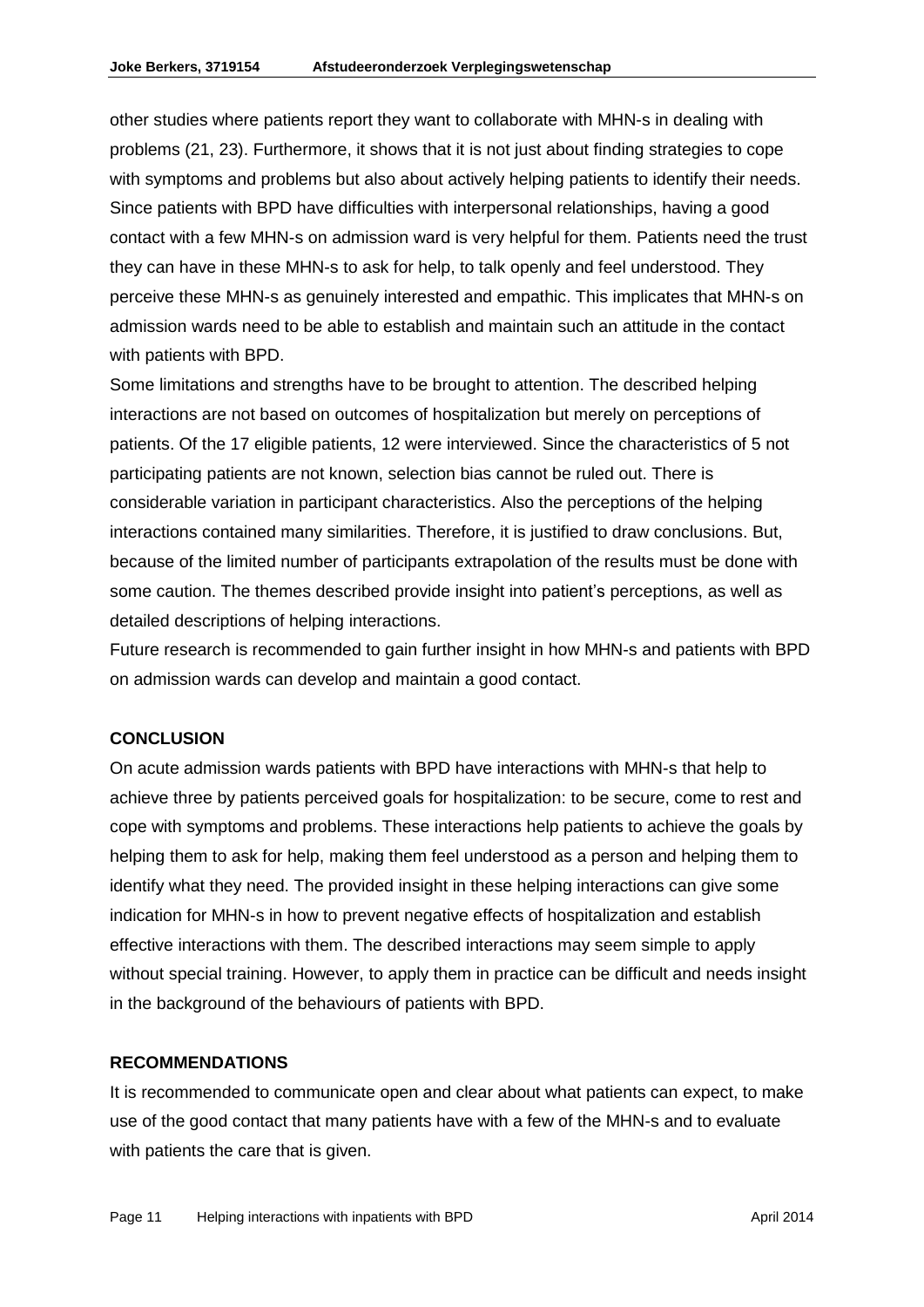# Table 1. Characteristics of participants

| Participant characteristics                  |                   |
|----------------------------------------------|-------------------|
| Gender: Female                               | 11                |
| Age (mean: 37 year)                          |                   |
| age range: 20-29 year                        | 3                 |
| $30 - 39$                                    | 4                 |
| $40 - 49$                                    | $\overline{4}$    |
| 50-59                                        | 1                 |
| <b>Duration of admission (mean: 42 days)</b> |                   |
| $1-14$ days                                  | 5                 |
| $15 - 28$ days                               | 3                 |
| $>28$ days                                   | $\overline{4}$    |
| <b>Number of previous admission:</b>         |                   |
| $0 - 5$                                      | 4                 |
| $6 - 10$                                     | 4                 |
| >10                                          | 4                 |
| <b>Admission on open ward</b>                | 6                 |
| Admission was both on open & closed ward     | 6                 |
| <b>Voluntarily admitted</b>                  | 8                 |
| <b>Living situation:</b>                     |                   |
| Alone                                        | 4                 |
|                                              | $\overline{4}$    |
| With partner and/or kids                     | $\overline{2}$    |
| With parents                                 | $\overline{2}$    |
| With others                                  |                   |
| <b>Daily activities:</b>                     |                   |
| Work                                         | 2                 |
| Volunteer work                               | 7                 |
| Education/college                            | 1                 |
| None                                         | 1                 |
| Else                                         | $\mathbf{1}$      |
| <b>DSM-IV Diagnosis Axis I:</b>              |                   |
| Post traumatic stress disorder               | 4                 |
| Dissociative disorder NAO                    | 3                 |
| Psychotic disorder NAO                       | 3                 |
| Depression                                   | 3                 |
| Any substance abuse disorder                 | 3                 |
| Generalized anxiety disorder                 | $\mathbf{1}$      |
| <b>Bipolar Disorder II</b>                   | 1                 |
| Affective disorder NAO                       | 1                 |
| Eating disorder NAO                          | 1                 |
| <b>DSM-IV Diagnosis Axis II:</b>             |                   |
| <b>Borderline Personality Disorder</b>       | 11                |
| Personality Disorder Not Otherwise Specified | 1<br>$\mathbf{1}$ |
| <b>Antisocial Personality Disorder</b>       |                   |
| DSM-IV psychosocial problems, Axis IV:       | 8                 |
| Problems with primary support group          |                   |
| Occupational problems                        |                   |
| Housing problems                             |                   |
| Problems related to the social environment   |                   |
| Other psychosocial or environmental problems |                   |
| Economic problems                            | $\mathbf{1}$      |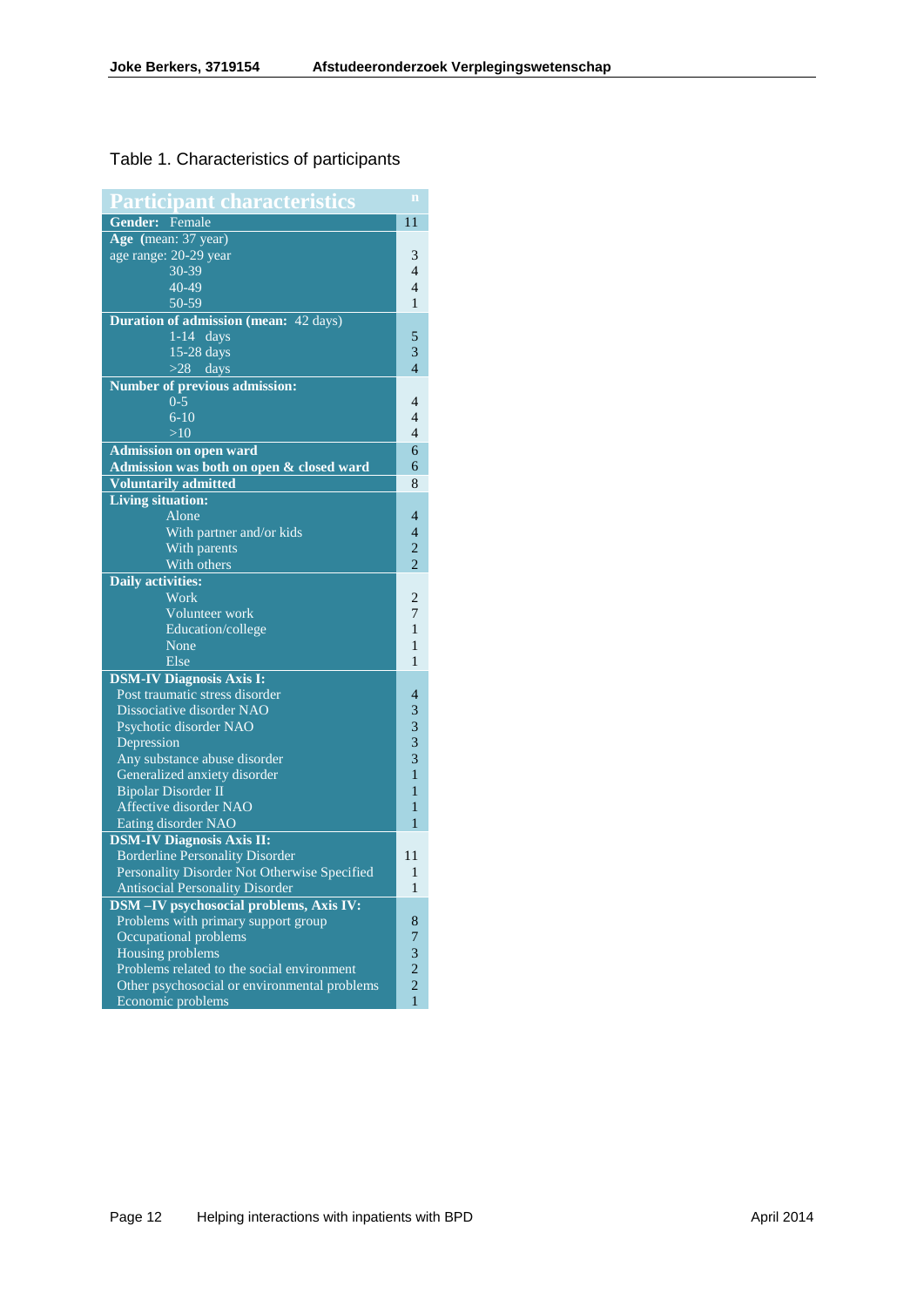#### **REFERENCE LIST**

- (1) American Psychiatric Association (APA), (2000). *Diagnostic and statistical manual of mental disorders (4th ed., text rev.).* Washington, DC.
- (2) Lenzenweger, M., Lane, M., Loranger, A., Kessler R. (2007). DSM-IV Personality Disorders in the National Comorbidity Survey Replication. *Biological Psychiatry..* 62, 553-564.
- (3) Black, D.W., Blum, N., Pfohl, B., Hale, N. (2004) Suicidal behavior in borderline personality disorder: prevalence, risk factors, prediction, and prevention. *Journal of Personality Disorders,* 18, 226-239.
- (4) Zanarini, M.C., Frankenburg, F.R., Hennen , J., Reich, D.B., Silk, K.R. (2005) The McLean Study of Adult Development (MSAD): overview and implications of the first six years of prospective follow-up. *Journal of Personality Disorders,* 19, 505-523.
- (5) McGirr, A., Paris, J., Lesage, A., Renaud, J., Turecki, G. (2007). Risk factors for suicide completion in borderline personality disorder: a case-control study of cluster B comorbidity and impulsive aggression. *Journal of Clinical Psychiatry,* 68, 721-729.
- (6) Oldham, J.M. (2006). Borderline personality disorder and suicidality. *American Journal of Psychiatry,* 163, 20-26.
- (7) Goodman, M., Roiff, T. Oakes, A., Paris, J. (2012) Suicidal risk and management in borderline personality disorder. *Curr Psychiatry Rep* 14, 79-85.
- (8) Borschmann, R. & Moran, P. (2011) Crisis Management in Borderline Personality Disorder. *International Journal of Social Psychiatry,* 57(1):18-20.
- (9) Paris, J. (2004) Is hospitalization useful for suicidal patients with borderline personality disorder? *Journal of Personality Disorders,* 18(3), 240-247.
- (10) Markham, D. (2003). Attitudes towards patients with a diagnosis of 'borderline personality disorder': Social rejection and dangerousness. *Journal of Mental Health, 12*(6), 595-612.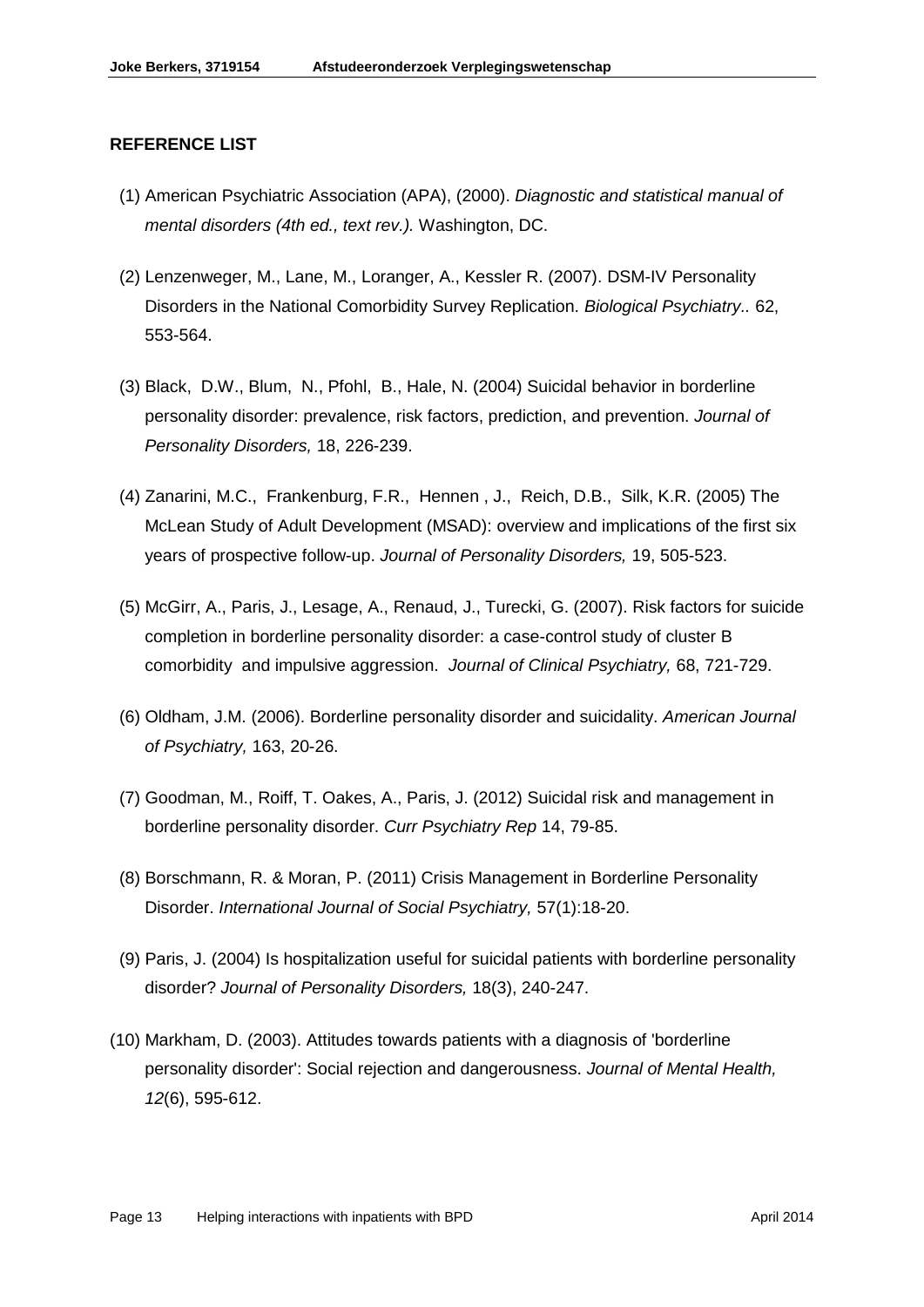- (11) American Psychiatric Association (APA). (2001). Practice guideline for the treatment of patients with borderline personality disorder, *American Journal of Psychiatry*, 158(10 Suppl.),1-52.
- (12) Trimbos-instituut (2008). *Multidisciplinaire Richtlijn Persoonlijkheidsstoornissen.* Trimbos-instituut, Utrecht.
- (13) Cleary, M., Siegfried, N., Walter, G. (2002). Experience, knowledge and attitudes of mental health staff regarding clients with a borderline personality disorder. *International Journal of Mental Health Nursing,* 11, 186-191.
- (14) Giannouli, H., Perogamvros, L., Berk, A., Svigos, A., & Vaslamatzis, G. (2009). Attitudes, knowledge and experience of nurses working in psychiatric hospitals in greece, regarding borderline personality disorder: A comparative study. *Journal of Psychiatric and Mental Health Nursing, 16*(5), 481-487.
- (15) James, P. D., & Cowman, S. (2007). Psychiatric nurses' knowledge, experience and attitudes towards clients with borderline personality disorder. *Journal of Psychiatric and Mental Health Nursing, 14*(7), 670-678.
- (16) Koekkoek, B., van Meijel, B., Hutschemaekers G (2006). 'Difficult patients' in mental health care: a review. *Psychiatric Services* 57:795-802.
- (17) Westwood, L. & Baker, J. (2010) Attitudes and perceptions of mental health nurses towards borderline personality disorder clients in acute mental health settings: as review of the literature. *Journal of Psychiatric and Mental Health Nursing.* 17: 657-662.
- (18) Koekkoek, B. (2011). *Ambivalent connections. Improving community mental health care for non-psychotic chronic patients perceived as 'difficult'.* Radboud University, Nijmegen.
- (19) Bos, M., Kool-Goudzwaard, N., Gamel, G.J., Koekkoek, B., van Meijel, B (2012). The treatment of 'difficult' patients in a secure unit of a specialized psychiatric hospital: the patient's perspective. *Journal of Psychiatric and Mental Health Nursing.* 19: 528-535
- (20) Fallon, P (2003). Travelling through the system: the lived experience of people with borderline personality disorder in contact with psychiatric services. *Journal of Psychiatric and Mental Health Nursing.* 10:393-400.